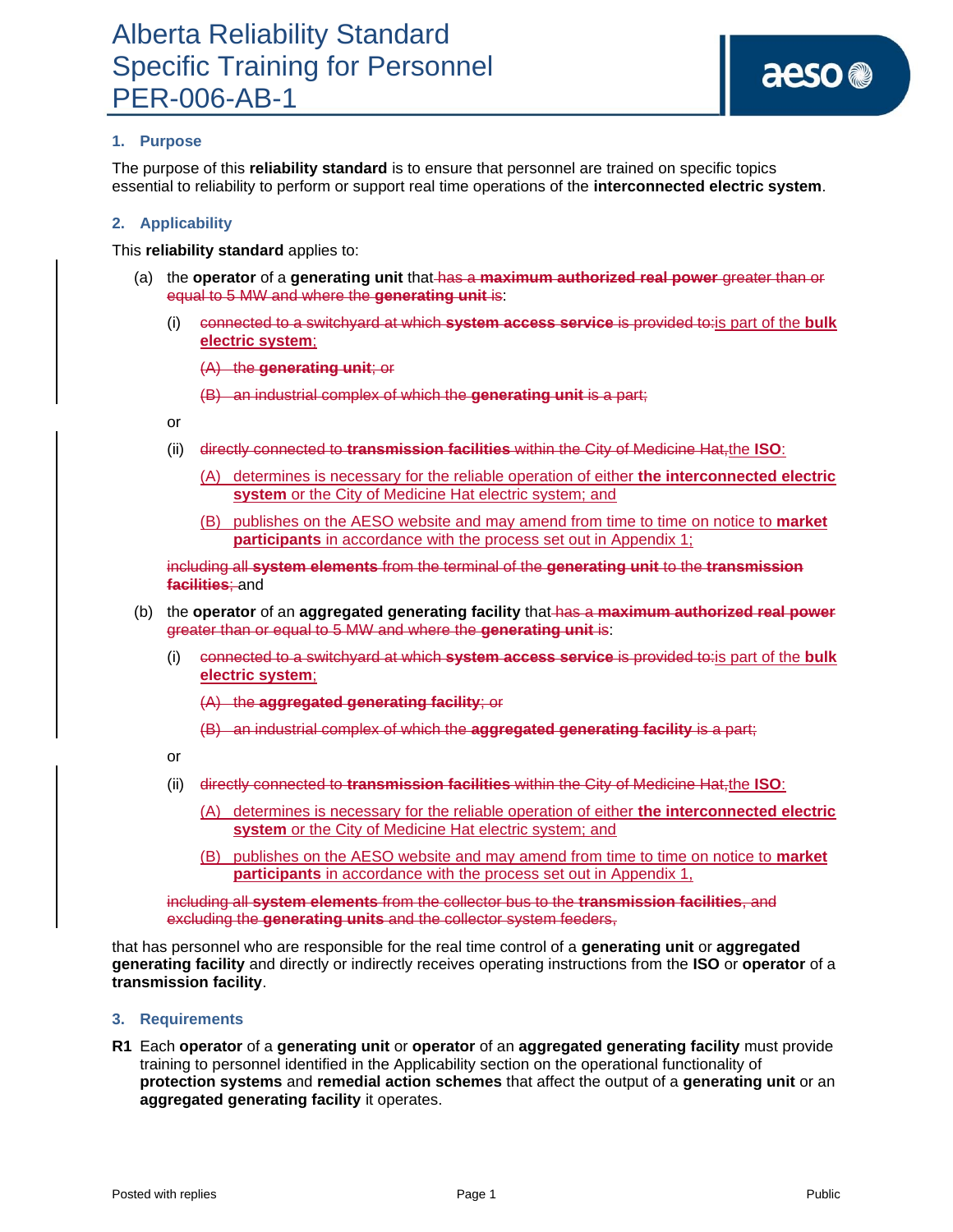#### **4. Measures**

The following measures correspond to the requirements identified in section 3 of this **reliability standard**. For example, MR1 is the measure for requirement R1.

**MR1** Evidence of providing training to the personnel responsible for the real time control of a **generating unit** or an **aggregated generating facility** as required in requirement R1 exists. Evidence may include documents such as training records showing successful completion of training that includes training materials, the name of the person, and date of training, or other equivalent evidence.

## **5. Appendices**

Appendix 1 – Amending Process for List of Generating Units and Aggregated Generating Facilities

#### **Revision History**

| <b>Date</b> | <b>Description</b> |
|-------------|--------------------|
| XXXX-XX-XX  | Initial release-   |